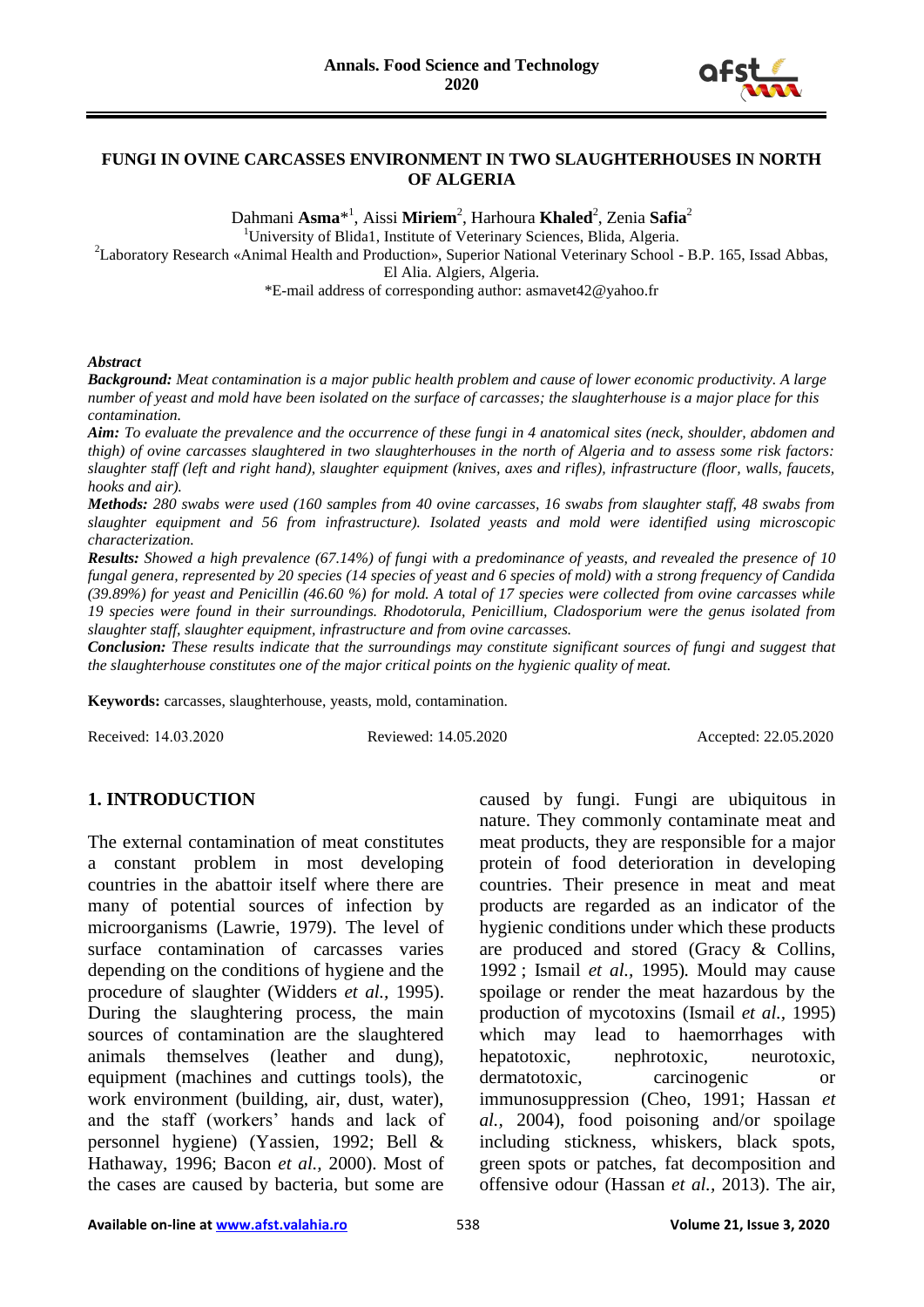

water, walls and floors of abattoirs are considered the main sources of the fungi which contaminate carcasses (Mansour, 1986; Yassien *et al.,* 1989; Refai *et al.,* 1993; Ismail *et al.,* 1995). In fact*, Aspergillus, Penicillium,*  have been isolated frequently from the air and floors of slaughterhouses (Yassien *et al.,* 1989; Refai *et al.,* 1993). Also, *Candida* is the most common yeast in fresh meat (Jay *et al.,* 2005). In Algeria, no studies have been done on the prevalence of the fungal contamination of ovine carcasses in slaughterhouse as well as on various factors favoring their appearance and development. So the aim of the study is to determine the prevalence of this contamination and to evaluate the occurrence of these fungi on ovine carcasses and their surroundings in order to identify the sources of this contamination in two slaughterhouses in north of Algeria.

## **2. MATERIALS AND METHODS**

**Sampling** (collection of swab samples)

A total of 280 samples were collected from two slaughterhouses in the north of Algeria. That is 160 samples taken from 40 sheep carcasses randomly chosen immediately after evisceration in 4 anatomical sites :neck, shoulder, abdomen and thigh, 16 swabs were obtained from the personnel hands, 48 swabs were collected on slaughter equipment (knives, axes and rifles), and 56 from infrastructure (floor, walls, faucets, hooks and air). These samples were collected during the preparation of the carcasses. Samples were obtained by the swab technique. At each sampling site, a moistened sterile dry cotton wool swab was rubbed vertically, horizontally, and diagonally across the sampling site. Samples were taken by swabbing  $100 \text{ cm}^2$  areas from carcasses sites, walls and floors, and  $10 \text{ cm}^2$  from the personnel hands, each delimited by a sterile template. For the air spora, the exposed plate method was used, with each plate being exposed to the air of the slaughterhouse for 1 min. After identification, samples were placed in sterile cool bags and were transported to the

laboratory for testing. In the laboratory, samples were held in a refrigerator until analysed never more than 24 h.

## **Mycological analyses**

Mycological analysis was realized in the laboratory of parasitology-mycology of the Superior National Veterinary School -Algiers. Swabbings were made by direct scattering of the swab on the surface of Sabouraud Dextrose Agar (SDA) added to chloramphenicol (QUELAB, Laboratories INC and code : QB - 39-3806) and incubated for 3 days at 25°C. The macroscopic examination of the colonies makes it possible to distinguish yeasts from filamentous fungi:

- Yeast colonies usually have a wet, creamy or mucous appearance.

- Mold colonies are dry, powdery, or fluffy and rarely moist or mucous.

Finally, isolated yeasts and filamentous fungi were identified using microscopic characterization.

## **Identification of mould**

It involves taking a colony using a Pasteur pipette previously sterilized and deposit it between slide and coverslip in a drop of lactophenol, then observe under an optical microscope at magnification X 40. Examination under the optical microscope allows to search morphological characters (shape, size of spores, filaments, mycelium).

## **Identification of yeasts**

Yeasts isolated were identified by the gallery Paster (gallery Auxanogramme) (DIMED, code: 15300 Algiers). This identification was performed taking into consideration morphological characteristics, like formation of chlamidoconidium, pseudohyphae and germinal tube development. This gallery is composite due to its various cultural middle and various tests for the precise identification of yeasts.

- Middle Sabouraud/Chloranphenicol at 37 °C: this test allows one to highlight the potential pathogenic character of the yeasts when it develops in a temperature, bordering the corporal temperature.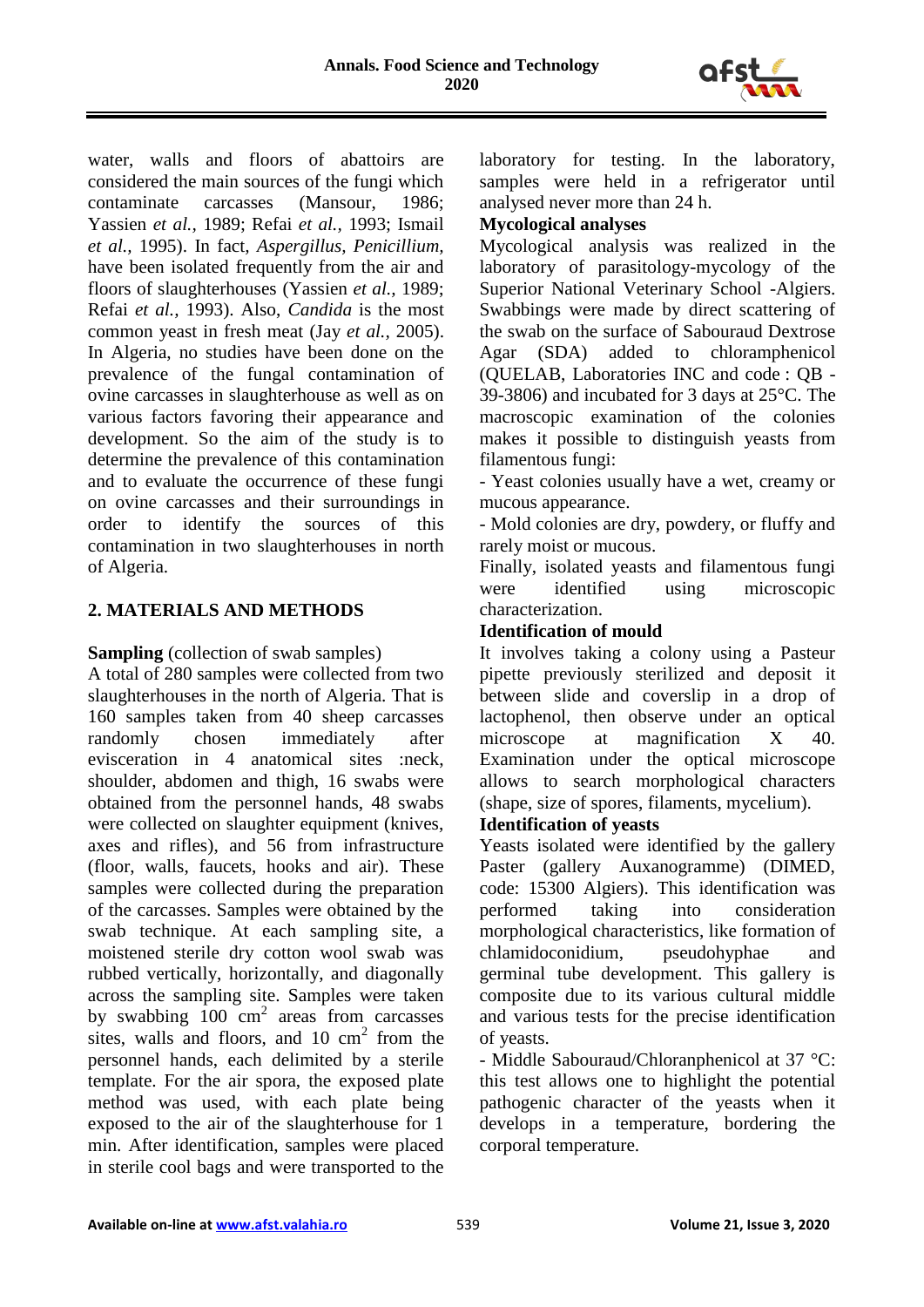

- Middle Sabouraud/Actidione: this test allows one to highlight colonies sensitive to actidione (Cycloheximide). Colonies having grown on this middle are considered resistant to Actidione (R), colonies not having grown on this middle are considered sentitive to Actidione (S).

- Middle with cream of rice (rice cream): this middle favors the production of chlamidospores characteristics of *Candida albicans* in anaerobic middle.

- Middle with serum for blastese: the serum of ovine is used as middle to favor the production of *Candida*'s typical germinal albicans tube (test of germination).

- Middle in the urea Indole: this test allows one to look for the hydrolysis of the urea. The change of the middle colour of yellow-orange to purpule-red corresponds to the secretion of an urease. The yeast which turns the middle to red in 4 h is *Candida neoformans.*

For the identification of the genre and species of yeasts, the key of identification of yeasts proposed by Drouhet & Dupont (1985) was used.

# **3. RESULTS AND DISCUSSION**

## **Prevalence of fungi**

In our survey, the mycological examination of the ovine carcasses samples and the surrounding showed the presence of yeasts and filamentous fungi, with higher frequency of yeast**.** Indeed, of the 280 samples realized, 188 were positive, that is, 67.14%. Yeasts predominant and were detected in 158 (56.42%) samples: 80 (50%) ovine carcasses samples, 12 (75%) personnel hands samples, 33 (68.75%) slaughter equipment samples, and 33 (58.92%) infrastructure samples. While mold were observed in 79 (28.21%) samples: 42 (26.25%) ovine carcasses samples, 7 (43.75%) personnel hands samples, 14 (29.16 %) slaughter equipment samples, and 16 (28.21%) infrastructure samples (Table 1)**.** Yeasts are mostly saprophytic, while few species are pathogenic. They occur almost every where in the environment as well as skin and in alimentary tract of mammals. In contrast

to the yeasts, mold can be seen with the naked eye as fluffy growths on food, colored black, white, or other pigments (Gracy & Collins, 1992). Like yeasts, they are primarily saprophytic organisms, breaking down saprophytic organisms, breaking down complex organic materials into simpler substances, thus contributing to the decomposition of meat (Gracy & Collins, 1992). The contamination of meat products with different species of fungi is not only responsible for meat spoilage leading to its condemnation and economic losses, but also may constitute a major public health hazard due to the production of mycotoxins (Pitt, 1984). High prevalence of fungal colonies were detected in samples realized. Such results are nearly similar with those found by Hassan *et al.* (2013), who reported that mould were detected in 88.89% of the examined surface swabs of sheep carcasses at four abattoirs in Egypt. Abo-Hussein *et al.* (2014) found that the prevalence of mold contaminated the examined samples of 100 rabbit carcasses swab was 26%, and the prevalence of yeasts was 44%**.** This contamination indicates bad hygienic measures inside the slaughter halls. Fungi are ubiquitous in nature (Hassan, 1990), and may contaminate meat during slaughtering, dressing and handling in slaughterhouses where the environmental conditions as air, walls, floors, equipments and workers hands, as well as the intestinal contents play an important role in contamination of meat with fungi (Mansour *et al.,* 1990; Refai *et al.,* 1993; Hassan, 2003; El Shafei, 2004). Recent studies showed that animals are a source of contamination for meat, and that slaughter operations play a role in controlling the contamination. Borch & Arinder (2002) found that the fecal matter is a major source of contamination and can reach carcasses through direct deposition, as well as by indirect contact through equipment, workers, installations and air. In another study, Koohmaraie *et al.* (2005) observed that, the fleece of a sheep is a primary vehicle for the introduction of contamination to the slaughterhouse.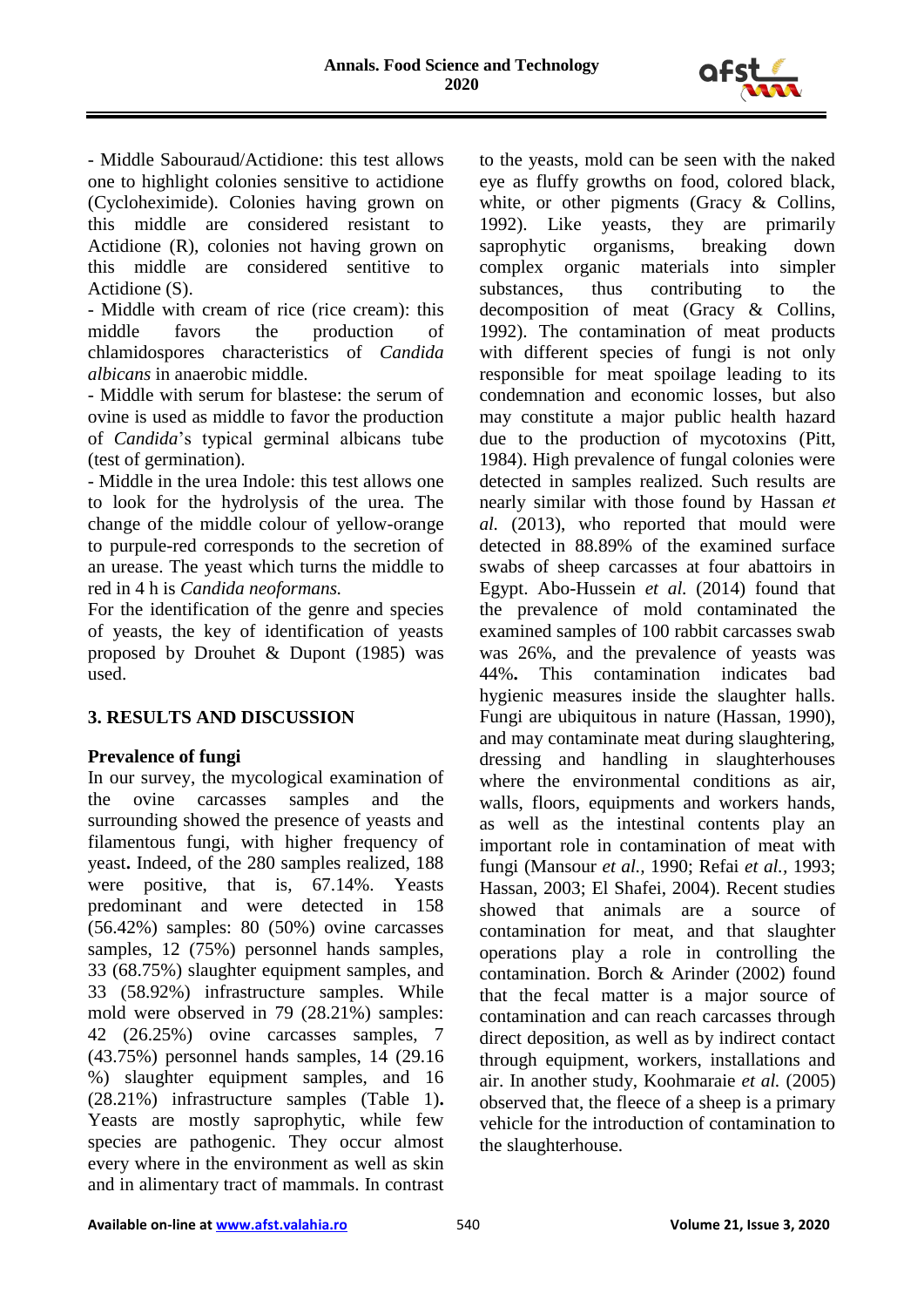

| Sampling<br>sites  |          | Number of<br>samples | Number of<br>samples with<br>fungal<br>development | $(\%)$ | Number of<br>samples<br>with yeasts | (% )             | Number of<br>samples<br>with mold | (% )  |
|--------------------|----------|----------------------|----------------------------------------------------|--------|-------------------------------------|------------------|-----------------------------------|-------|
| Carcasses          | Neck     | 40                   | 21                                                 | 52.5   | 16                                  | 40               | 13                                | 32.5  |
|                    | Shoulder | 40                   | 25                                                 | 62.5   | 23                                  | 57.5             | $\overline{7}$                    | 17.5  |
|                    | Abdomen  | 40                   | 25                                                 | 62.5   | 21                                  | 52.5             | 12                                | 30    |
|                    | Thigh    | 40                   | 26                                                 | 65     | 20                                  | 50               | 10                                | 25    |
| Total              |          | 160                  | 97                                                 | 60.62  | 80                                  | 50               | 42                                | 26.25 |
| Personnel<br>hands |          | 16                   | 14                                                 | 87.5   | 12                                  | 75               | $\overline{7}$                    | 43.75 |
| Equipment          | Knives   | 40                   | 30                                                 | 75     | 29                                  | 72.5             | 12                                | 30    |
|                    | Rifles   | $\overline{4}$       | $\overline{2}$                                     | 50     | $\overline{2}$                      | 50               | $\mathbf{1}$                      | 25    |
|                    | Axes     | $\overline{4}$       | $\mathfrak{Z}$                                     | 75     | $\overline{2}$                      | 50               | $\mathbf{1}$                      | 25    |
| Total              |          | 48                   | 35                                                 | 72     | 33                                  | 68.75            | 14                                | 29.16 |
|                    | Walls    | $\overline{4}$       | $\sqrt{2}$                                         | 50     | $\mathbf{0}$                        | $\boldsymbol{0}$ | $\overline{2}$                    | 50    |
|                    | Floors   | $\overline{4}$       | 3                                                  | 75     | $\overline{2}$                      | 50               | $\mathfrak{Z}$                    | 75    |
| Infrastructure     | Faucets  | $\overline{4}$       | $\overline{4}$                                     | 100    | $\overline{4}$                      | 100              | $\overline{2}$                    | 50    |
|                    | Hooks    | 40                   | 29                                                 | 72.5   | 27                                  | 67.5             | 5                                 | 12.5  |
|                    | Air      | $\overline{4}$       | $\overline{4}$                                     | 100    | $\mathbf{0}$                        | $\boldsymbol{0}$ | $\overline{4}$                    | 100   |
|                    | Total    | 56                   | 42                                                 | 75     | 33                                  | 58.92            | 16                                | 28.21 |
| Total              |          | 280                  | 188                                                | 67.14  | 158                                 | 56.42            | 79                                | 28.21 |

**Table 1:** Prevalence of cultures with fungal, yeast and mold growth.

While, Bhandare *et al.* (2007) reported that the contamination were due to poor infrastructure such as lack of dressing facility, drainage, differentiation between clean and unclean operations, lack of maintenance, hygiene and sanitation, excessive handling of carcasses and cross contamination. In our study, the fungal contamination may be attributed to lack of hygienic measures during preparation and handling of carcasses, the large number of animals slaughtered at slaughterhouse and the cross contamination between different carcasses (cattle, sheep, goat) inside the abattoir.

## **Frequency of yeasts and mold identified**

10 fungal genera, represented by 20 species were identified (14 species of yeasts and 6 species of mold) with a strong frequency of *Candida* sp*.* (39.89%), followed by *Torulopsis*  sp. (22.22%), *Rhodotorula* sp. (17.67%), *Trichosporon* sp. (15.15%), *Geotrichum*  *candedum* (3.03%) and *Cryptococcus* sp. (2.02%) for yeasts, and *Penicillum* (46.60 %), *Mucor* (28.15%), *Cladosporium* sp. (15.53%) and *Aspergillus* sp. (9.7%) for mold (Table 2). Most of the yeast and mold species that were isolated during our study are known to be among the most frequently found on the surface of fresh meat (Jay *et al.,* 2005). Our results partially agreed with many authors**.**  Indeed, Hechelman (1981) found that the most important mold genera isolated from meat were *Aspergillus, Penicillium, Cladosporium, Alternaria, Fusarium, Mucor* and *Rhizopus* in descending percentages. Hassan *et al.* (2013) recorded that the most important mold genera isolated from the examined surface swabs of sheep carcasses were *Aspergillus* (37.78%), *Penicillium* (36.66%), *Sporotricum* (11.11%), *Thamnidium, Rhizopus, Fusarium* (6.67% for each*), Cladosporium* (5%), *Trichoderma* (5%), *Nigrospora and Mucor* (3.33% for each).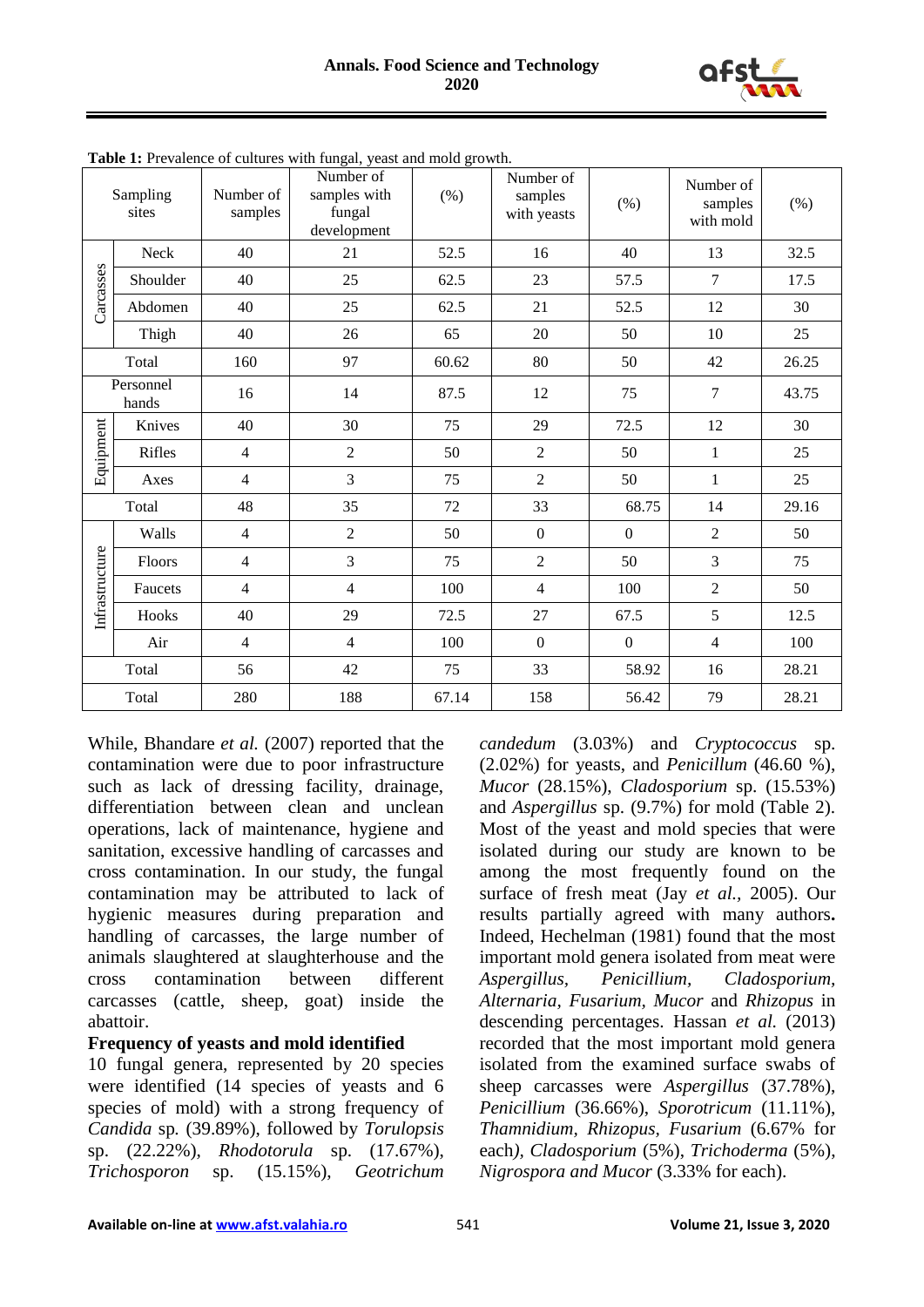

|               | Genre        | $\frac{0}{0}$ | <b>Species</b>          | <b>Number</b>  | $\frac{6}{6}$ |
|---------------|--------------|---------------|-------------------------|----------------|---------------|
|               |              |               | Candida guilliermondi   | 46             | 23.23         |
|               |              |               | Candida tropicalis      | 25             | 12.62         |
|               | Candida      | 39.89         | Candida zeylanoide      | 5              | 2.52          |
|               |              |               | Candida krusei          | $\overline{2}$ | 1.01          |
|               |              |               | Candida pseudotrpicalis | 1              | 0.5           |
|               |              | 22.22         | Torulopsis sp.          | 31             | 15.65         |
| <b>Yeasts</b> | Torulopsis   |               | Torulopsis globosa      | 13             | 6.56          |
|               | Rhodotorula  | 17.67         | Rhodotorula glutunis    | 20             | 10.10         |
|               |              |               | Rhodotorula rubra       | 15             | 7.57          |
|               |              |               | Trichosporon cutaneum   | 29             | 14.64         |
|               | Trichosporon | 15.15         | Trichosporon capitatum  | 1              | 0.5           |
|               | Geotrichum   | 3.03          | Geotrichum candedum     | 6              | 3.03          |
|               |              | 2.02          | Cryptococcus albidus    | 3              | 1.51          |
|               | Cryptococcus |               | Cryptococcus terreus    | 1              | 0.5           |
|               | <b>Total</b> | 100           |                         | 198            | 100           |
|               | Penicillum   | 46.60         | Penicillum commun       | 26             | 25.24         |
|               |              |               | Penicillum sp.          | 22             | 21.35         |
| Mold          | Mucor        | 28.15         | <b>Mucor</b>            | 29             | 28.15         |
|               | Cladosporium | 15.53         | Cladosporium sp.        | 16             | 15.53         |
|               | Aspergillus  | 9.7           | Aspergillus niger       | 8              | 7.76          |
|               |              |               | Aspergillus fumugatus   | $\overline{2}$ | 1.94          |
|               | <b>Total</b> | 100           |                         | 103            | <b>100</b>    |

 **Table 2:** Frequency of yeasts and mold identified in the samples.

While, *Aspergillus* species isolated from the examinated surface swabs of sheep carcasses were *A. flavus* (15.55 %), followed by *A. niger* (7.78%), *A. fumigatus* (6.66 %), *A. ochraceus* (5%), *A. terreus* (4.44 %) and *A. nidulans* (3.33%). In another study, Abo-Hussein *et al.*  (2014) isolated from the surface of rabbit carcasses *Aspergillus (A. flavus, A. fumigatus, A. niger*)*, Penicillium*, *Mucor*, *Scopuloriapsis*  sp., *Fusarium*, *Alternaria*, *Geotrichum* for mold and *Candida*, *Sacchromyces, Torulopsisa*  and *Rhodotorula* for yeast. Ismail *et al.* (1995), collected 34 fungal genera from beef carcasses and their surroundings and found that *Aspergillus*, *Cladosporium* and *Penicillum* were recovered in high incidence. Also, Viljoen *et al.* (1998), identified yeast from poultry carcasses and found that *Candida* sp. were isolated in highest proportion followed by *Debaryomyces* sp., *Cryptococcus* sp., *Rhodotorula* sp., *Yarrowia* and *Saccharomyces*  sp.There are a number of mould that have been described as pathogens and can pose risks to human and animal health (Mižáková *et al.,* 2002). 78 species of mould have already been isolated from meat and various meat products. However, only 50 of them are reported to be

toxicogenic (Ostrý, 2001). Toxicogenic mould are able to produce toxic metabolites known as mycotoxins witch are carcinogenic, tumorgenic, haemorrhagic, teratogenic, dermatoxic, nephrotoxic and cause hepatic carcinoma in man (Hassan *et al.,* 2004). However, among the genera isolated from meat products two (*Penicillium* sp*.* and *Aspergillus*  sp*.*) are potentially toxicogenic. Members of the genus *Penicillium* are reported to produce the widest range of mycotoxins (Mižáková *et al.,* 2002). Moreover, *Aspergillus* species may lead to infection through mucous membranes of eyes and nostrils, causing pulmonary aspergillosis, allergy or may cause skin lesions, nasal infection as well as nail and external ear infection. *Aspergillus flavus* and other species as *A. fumigatus*, *A. niger* and *A. nidulens* can produce mycotoxins in foods. Some species of *Aspergillus* produce aflatoxins while others could produce patulin and ochratoxin**.** The most frequent yeasts genus isolated in our survey was *Candida* sp. The spectrum of *Candida* and other yeast infections is wide. These yeasts have different biologic patterns but share the feature to be mainly opportunistic agents: their pathogenic power is only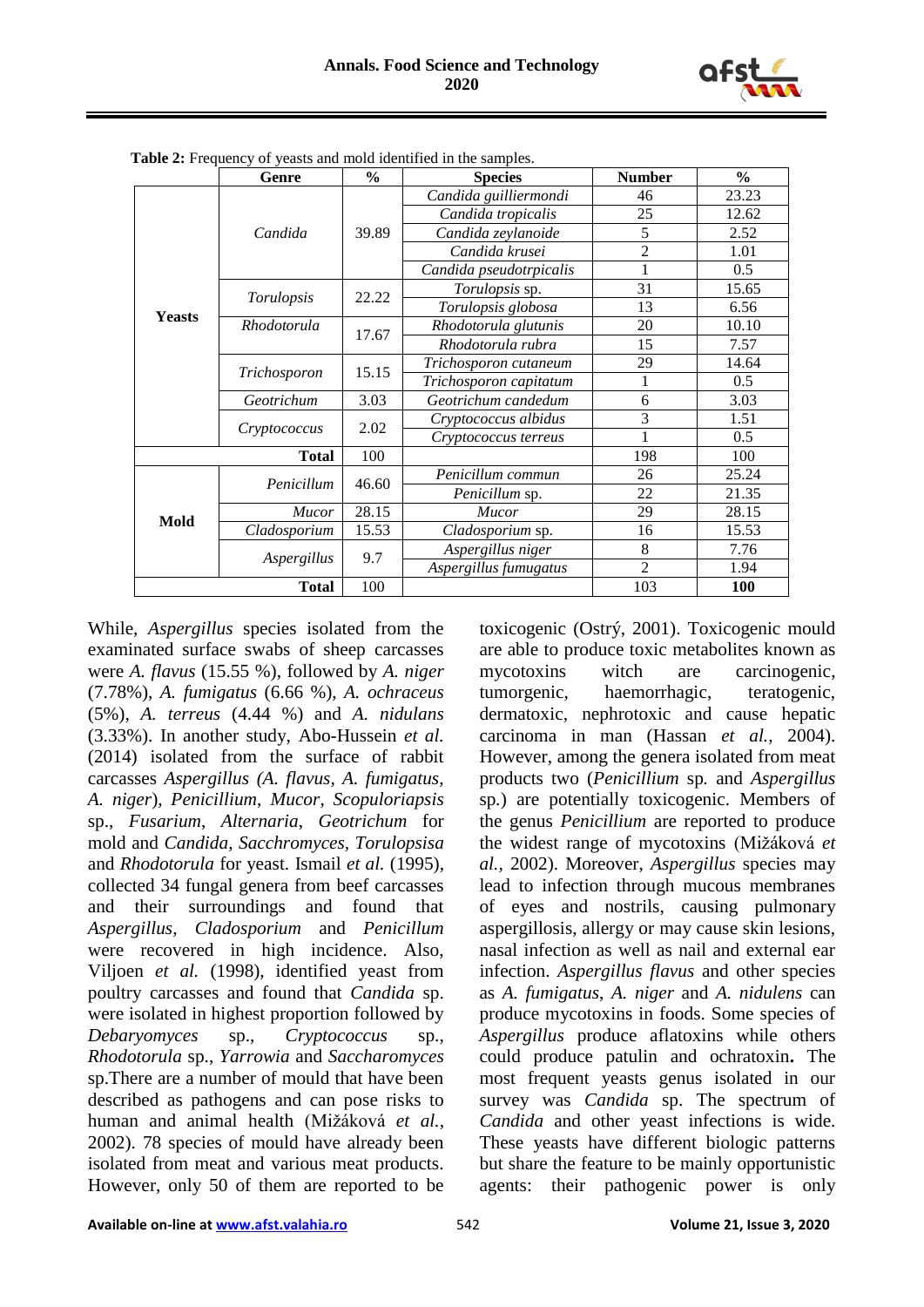

expressed when risk factors are present (Develoux & Bretagne, 2005).

## **Occurrence of yeasts and mold identified in the samples**

Results achieved in table (3) reported the occurrence of yeasts identified in the samples. The yeast species isolated from ovine carcasses, personnel hands, slaughter equipment and infrastructure were *Candida guilliermondii, Candida tropicalis, Torulopsis* sp*., Rhodotorula globosa, Rhodotorula rubra, Trichosporon cutaneum*. Species of *Torulopsis globosa* were reported from ovine carcasses, personnel hands and infrastructure, while *Cryptococcus albidus* was isolated from ovine carcasses, slaughter equipment and infrastructure. On the other hand, some fungi were reported rarely: *Candida zeylanoide* from the carcasses and slaughter staff, *Candida krusei* and *Geotrichum candedum* from carcasses and slaughter equipment. In addition, other species was recorded only from ovine carcasses *Trichosporon capitatum,* while others were reported only from slaughter equipment : *Cryptococcus terreus* and *Candida pseudotropicalis*. For molds, results are presented in table (4). The 3 species that were identified in ovine carcasses, slaughter staff, slaughter equipment and infrastructure were *Penicillum commun, Penicillum* sp. and *Cladosporium* sp. Whereas, some species as *Mucor* and *Aspergillus niger* were reported from carcasses, slaughter equipment and infrastructure. On the other side, *Aspergillus fumugatus* was isolated from only infrastructure (wall and air). The findings of this research showed that personnel hands, material, infrastructure were contaminated by fungi. This contamination can spread fungi to noncontaminated carcasses.The environmental statues in the slaughter halls including air, floors, walls, utensils, hides, washing water and intestinal contents of the slaughtered animals as well as tables, knives, workers are considered as main source of fungal contamination of meat (Hamdy *et al.,* 1990; Mansour *et al.,* 1990; Refai *et al.,* 1993; El Shafei, 2004)*.* Infrastructure is an important source of

contamination, floor may transfer contamination to workers' shoes. The workers, in turn, circulate inside the establishment, there by disseminating the contamination. Barros *et al.* (2007) showed that the drains and floors can offer a favorable environment for microbial growth, and an important source of propagation and preservation of microorganisms.Fungal contamination was already reported from carcasses and their surrounding**.** In some studies, *Aspergillus, Penicillium, Cladosporium and Mucor* genera were isolated from the floors and walls of slaughterhouses (Mansour, 1986; Refai *et al.,* 1993). Moreover, Viegas *et al.* (2016) investigated fungi from air, floors and walls samples collected from slaughterhouses, and found that *Cladosporium sp.* was the most frequently isolated in the swine/bovine slaughterhouse air ; and *Penicillium sp*. in the large animal slaughterhouse. Ismail *et al.* (1995) recorded that *Aspergillus, Pencillium*  and *Cladosporium* were the commonest fungi isolated in slaughterhouse from beef carcasses and their surroundings and found that some fungi were reported only from beef carcasses, while others were found only from the surroundings*.* Same results were found by Yassein *et al.* (1989) who reported that *Aspergillus*, *Penicillum, Cladosporium* sp., were isolated frequently from floors of slaughter halls of camel and cattle. In addition, Rafai *et al.* (1993) reported that *Aspergillus* and *Penicillium* sp. were among the fungi isolated frequently from the floor of modern Egyptian abattoirs*.* In slaughterhouses, the biological risk is present not only from the direct or indirect contact with animal matter (feces, innards, feathers), but also from the exposure to bioaerosols (Paba *et al.,* 2014). Refai *et al.* (1993) found that the most common fungi in the air of modern Egyptian abattoirs were *A. niger, A. flavus, A. fumigatus, Cladosporium* sp. and *Pencillium* sp. wich were almost in agreement with our results. Also, similar results were found by Mansour *et al.* (1990) who reported *A. niger* and *Cladosporium* sp., and Hamdy *et al.* (1990) who found that the most frequent moulds are *Aspergillus, Penicillium.*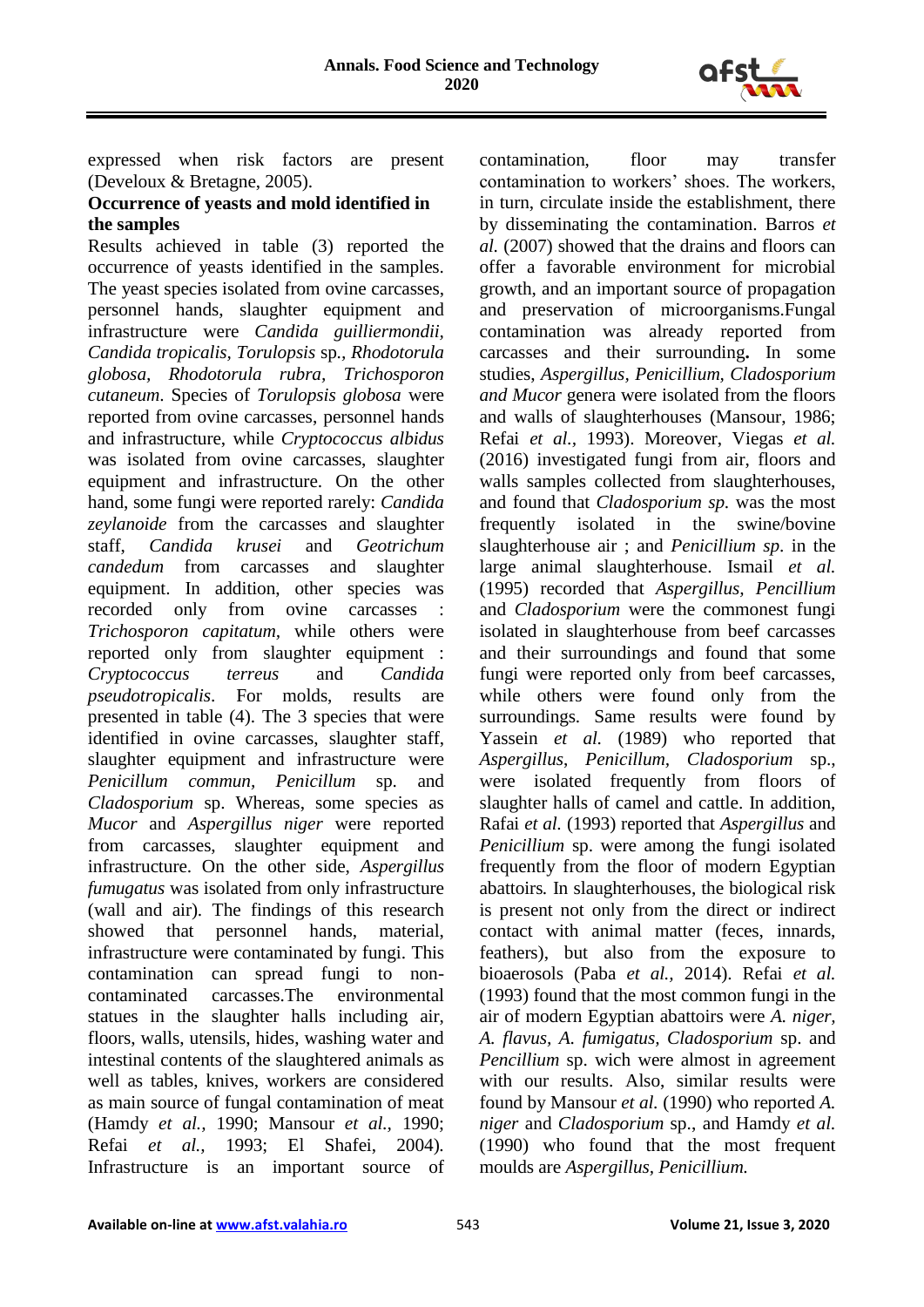

|                  | Ovine carcasses |                |                |                |                         | <b>Total</b><br>Personnel |                | Equipment    | <b>Total</b> |                    | Infrastructure |                |             |                |                |                         |
|------------------|-----------------|----------------|----------------|----------------|-------------------------|---------------------------|----------------|--------------|--------------|--------------------|----------------|----------------|-------------|----------------|----------------|-------------------------|
|                  | Neck            | Shoulder       | Abdomen        | Thigh          |                         |                           | Knive          | Axe          | Rifle        |                    | Hook           | Floor          | Wall        | Air            | Faucet         | <b>Total</b>            |
|                  | $\mathbf N$     | N              | $\mathbf N$    | N              | $\overline{\mathbf{N}}$ | N                         | $\overline{N}$ | $\mathbf N$  | $\mathbf N$  | $\overline{\bf N}$ | $\mathbf N$    | N              | $\mathbf N$ | $\overline{N}$ | $\mathbf N$    | $\overline{\bf N}$      |
|                  | $\%$            | $\%$           | $\%$           | $\%$           | $\frac{0}{0}$           | $\%$                      | $\%$           | $\%$         | $\%$         | $\frac{0}{0}$      | $\%$           | $\%$           | %           | $\%$           | $\%$           | $\frac{0}{0}$           |
| Candida          | 3               | 8              | $\overline{7}$ | 3              | 21                      | 3                         | 10             |              | 1            | 11                 | 11             |                |             |                |                | 11                      |
| guilliermondii   | 15              | 29.62          | 24.13          | 14.28          | 21.64                   | 15.78                     | 28.57          |              | 33.33        | 26.82              | 35.48          |                |             |                |                | 26.82                   |
| Candida          | $\overline{4}$  | $\overline{2}$ | $\overline{c}$ | $\overline{4}$ | 12                      | $\overline{2}$            | 5              | $\mathbf{1}$ |              | 6                  | 3              |                |             |                | $\overline{2}$ | 5                       |
| tropicalis       | 20              | 7 <sub>4</sub> | 6.89           | 19.04          | 12.37                   | 10.52                     | 14.28          | 33.33        |              | 14.63              | 9.67           |                |             |                | 25             | 12.19                   |
| Candida          | $\mathbf{1}$    | $\mathbf{1}$   | $\mathbf{1}$   |                | 3                       | $\overline{2}$            |                |              |              |                    |                |                |             |                |                |                         |
| zeylanoide       | 5               | 3.7            | 3.44           |                | 3.09                    | 10.52                     |                |              |              |                    |                |                |             |                |                |                         |
| Candida          |                 | 1              |                |                | $\mathbf{1}$            |                           | $\mathbf{1}$   |              |              | 1                  |                |                |             |                |                |                         |
| krusei           |                 | 3.7            |                |                | 1.03                    |                           | 2.85           |              |              | 2.43               |                |                |             |                |                |                         |
| Candida          |                 |                |                |                |                         |                           | $\mathbf{1}$   |              |              | $\mathbf{1}$       |                |                |             |                |                |                         |
| pseudotropicalis |                 |                |                |                |                         |                           | 2.85           |              |              | 2.43               |                |                |             |                |                |                         |
| Torulopsis sp    | 3               | 5              | $\overline{c}$ | $\overline{c}$ | 12                      | 3                         | 6              | 1            | 1            | 8                  | $\overline{7}$ |                |             |                | 1              | 8                       |
|                  | 15              | 18.51          | 6.89           | 9.52           | 12.37                   | 15.78                     | 17.14          | 33.33        | 33.33        | 19.51              | 22.58          |                |             |                | 12.5           | 19.51                   |
| Torulopsis       | $\mathbf{1}$    | 1              | 3              | 3              | 8                       | $\mathbf{1}$              |                |              |              |                    | $\overline{2}$ | $\overline{2}$ |             |                |                | 4                       |
| globosa          | 5               | 3.7            | 10.34          | 14.28          | 8.24                    | 5.26                      |                |              |              |                    | 6.45           | 100            |             |                |                | 9.75                    |
| Rhodotorula      | 3               | $\overline{2}$ | 5              | $\overline{4}$ | 14                      | $\mathbf{1}$              | $\mathbf{1}$   |              |              | $\mathbf{1}$       | 3              |                |             |                | 1              | $\overline{\mathbf{4}}$ |
| glutinis         | 15              | 7.4            | 17.24          | 19.04          | 14.43                   | 5.26                      | 2.85           |              |              | 2.43               | 9.67           |                |             |                | 12.5           | 9.75                    |
| Rhodotorula      | 1               | $\mathbf{2}$   | 3              | $\overline{2}$ | 8                       | 3                         | $\mathbf{1}$   |              |              | 1                  | 1              |                |             |                | $\overline{2}$ | 3                       |
| rubra            | 5               | 7.4            | 10.34          | 9.52           | 8.24                    | 15.78                     | 2.85           |              |              | 2.43               | 3.22           |                |             |                | 25             | 3.71                    |
| Trichosporon     | $\overline{4}$  | 3              | $\overline{4}$ | 3              | 14                      | $\overline{4}$            | $\overline{4}$ | 1            | 1            | 6                  | 3              |                |             |                | $\overline{2}$ | 5                       |
| cutaneum         | 20              | 11.11          | 13.79          | 14.28          | 14.43                   | 21.05                     | 11.42          | 33.33        | 33.33        | 14.63              | 9.67           |                |             |                | 25             | 12.19                   |
| Trichosporon     |                 |                | 1              |                | $\mathbf{1}$            |                           |                |              |              |                    |                |                |             |                |                |                         |
| capitatum        |                 |                | 3.44           |                | 1,03                    |                           |                |              |              |                    |                |                |             |                |                |                         |
| Cryptococcus     |                 |                | 1              |                | $\mathbf{1}$            |                           | 1              |              |              | $\mathbf{1}$       |                |                |             |                |                | 1                       |
| albidus          |                 |                | 3.44           |                | 1.03                    |                           | 2.85           |              |              | 2.43               |                |                |             |                |                | 2.43                    |
| Cryptococcus     |                 |                |                |                |                         |                           | $\mathbf{1}$   |              |              | $\mathbf{1}$       |                |                |             |                |                |                         |
| terreus          |                 |                |                |                |                         |                           | 2.85           |              |              | 2.43               |                |                |             |                |                |                         |
| Geotrichum       |                 | $\overline{2}$ |                |                | $\overline{2}$          |                           | $\overline{4}$ |              |              | 4                  |                |                |             |                |                |                         |
| candedum         |                 | 7.4            |                |                | 2.06                    |                           | 11.42          |              |              | 9.75               |                |                |             |                |                |                         |
| <b>Total</b>     | 20              | 27             | 29             | 21             | 97                      | 19                        | 35             | 3            | 3            | 41                 | 31             | $\overline{c}$ |             |                | 8              | 41                      |
|                  | 100             | 100            | 100            | 100            | 100                     | 100                       | 100            | 100          | 100          | 100                | 100            | 100            |             |                | 100            | 100                     |

**Table 3:** Occurrence of yeasts identified in the samples.

**Table 4:** Occurrence of mold identified in the samples.

|              | Ovine carcasses |          |         |       |               | Personnel | Equipment |      |       | <b>Total</b>  |       |       | Infrastructure |                |                |               |
|--------------|-----------------|----------|---------|-------|---------------|-----------|-----------|------|-------|---------------|-------|-------|----------------|----------------|----------------|---------------|
|              | Neck            | Shoulder | Abdomen | Thigh | <b>Total</b>  |           | Knive     | Axe  | Rifle |               | Hook  | Floor | Wall           | Air            | Faucet         | <b>Total</b>  |
|              | N               | N        | N       | N     | N             | N         | N         | N    | N     | N             | N     | N     | N              | N              | N              | N             |
|              | $\%$            | $\%$     | $\%$    | $\%$  | $\frac{0}{0}$ | $\%$      | %         | $\%$ | %     | $\frac{0}{0}$ | %     | $\%$  | $\%$           | $\%$           | $\%$           | $\frac{0}{0}$ |
| Mucor        | 3               | 6        | 3       | 4     | 16            |           | 4         |      |       | 4             |       |       |                | 4              | $\overline{c}$ | 9             |
|              | 20              | 66.66    | 21.42   | 40    | 33.33         |           | 30.76     |      |       | 26.66         | 16.66 | 25    | 50             | 23.52          | 100            | 29.03         |
| Penicillum   | 4               |          | 3       | 2     | 9             | 5         | 4         |      |       | 5             | 2     |       |                | 4              |                | 7             |
| commun       | 26.66           |          | 21.42   | 20    | 18.75         | 55.55     | 30.76     |      | 100   | 33.33         | 33.33 | 25    |                | 23.52          |                | 22.58         |
| Penicillum   | 6               |          | 3       |       | 9             | 3         | 4         |      |       | 4             | 2     |       |                | 3              |                | 6             |
| sp.          | 40              |          | 21.42   |       | 18.75         | 33.33     | 30.76     |      |       | 26.66         | 33.33 | 25    |                | 17.64          |                | 19.35         |
| Cladosporium |                 | 3        | 4       | 4     | 11            |           |           |      |       |               |       |       |                | $\overline{c}$ |                | 3             |
| sp.          |                 | 33.33    | 28.57   | 40    | 22.91         | 11.11     |           | 100  |       | 6.66          | 16.66 |       |                | 11.76          |                | 9.67          |
| Aspergillus  | $\overline{2}$  |          |         |       | 3             |           |           |      |       |               |       |       |                | 3              |                | 4             |
| niger        | 13.33           |          | 7.14    |       | 6.25          |           | 7.69      |      |       | 6.66          |       | 25    |                | 17.64          |                | 19.20         |
| Aspergillus  |                 |          |         |       |               |           |           |      |       |               |       |       |                |                |                | 2             |
| furnugatus   |                 |          |         |       |               |           |           |      |       |               |       |       | 50             | 5.88           |                | 6.45          |
|              | 15              | 9        | 14      | 10    | 48            | 9         | 13        |      |       | 15            | 6     | 4     | $\overline{2}$ | 17             | $\overline{2}$ | 31            |
| <b>Total</b> | 100             | 100      | 100     | 100   | 100           | 100       | 100       | 100  | 100   | 100           | 100   | 100   | 100            | 100            | 100            | 100           |

The sources of contamination can also be attribuatted to the multiple contacts with contaminated tools and operators hands. The knives and the meat hooks for hanging carcasses used for filleting and cutting were not sanitized at slaughterhouse visited, most of them were left on the floor in the establishment, they were not cleaned prior to use and they were made of wood, whose porous nature allows for water infiltration and the accumulation of organic matter. Previous studies have shown that the cleaning of personal equipment by meat plant workers is often ineffective for removing microorganisms. Indeed, Eustace *et al.* (2007) indicated that faecal organisms are not always removed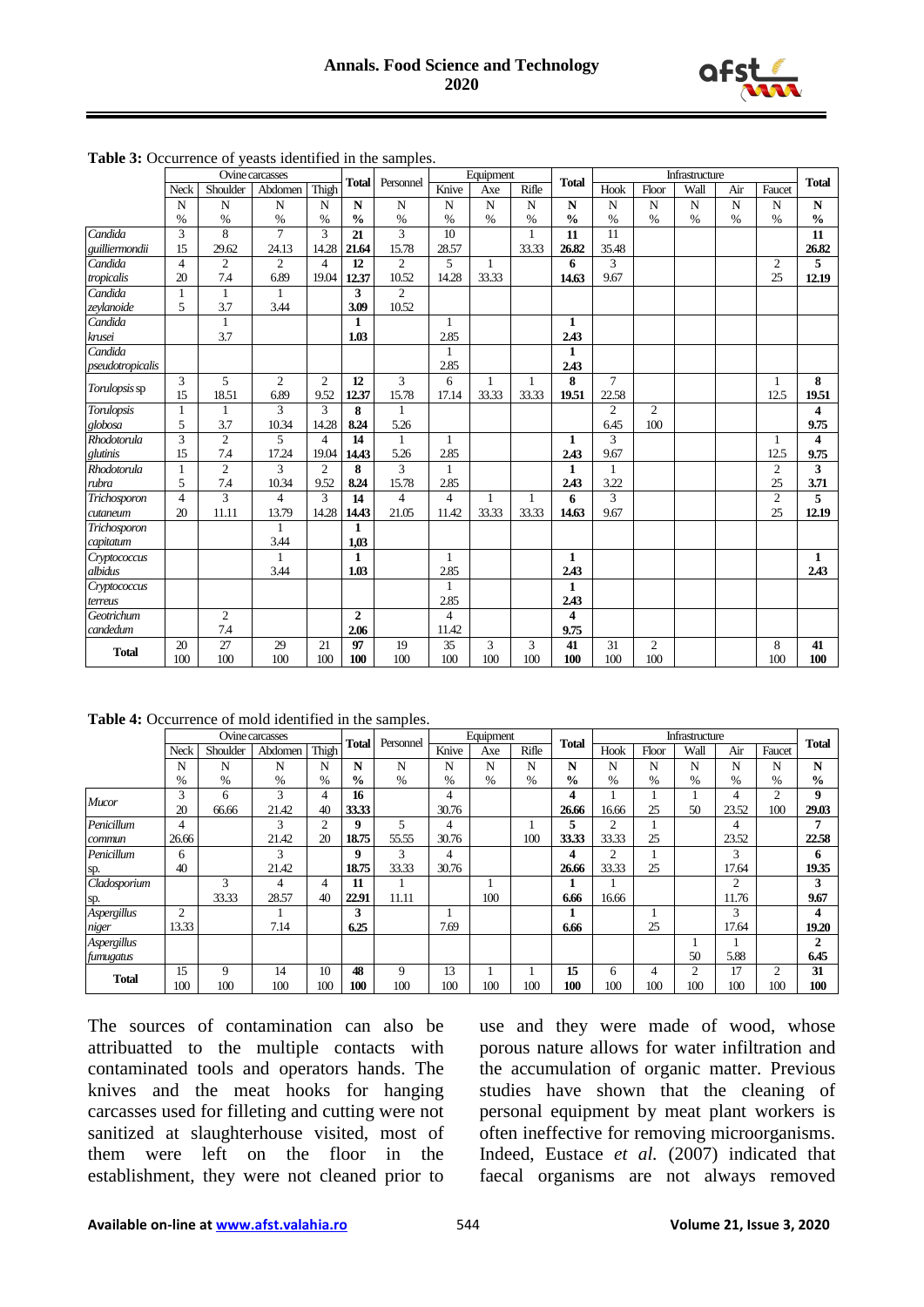

during knife cleaning. Also, Gill & McGinni (2004) found that there might be real risks associated with the persistence of possibly hazardous organisms on powered equipment used for dressing carcasses and in equipment used for its maintenance.

## **4. CONCLUSION**

Our results reflect poor conditions of carcasses slaughtering and handling, and inadequate hygienic practices in the two slaughterhouses. These contamination limit the opportunities of meat preservation and therefore their commercial life; as a result, they accentuate economic risks by loss of foodstuffs, and health risks to public health by food borne diseases. Prevention of fungal dissemination in slaughterhouses is of great importance in order to avoid mycotoxin production. Strict maintenance of good practices of slaughter hygiene is of central importance to ensure both public health protection and meat quality.

## **5. REFERENCES**

- [1]. Lawrie, R.A. (1979). Meat Science: 3rd Ed., Pregamon Press, Oxford, UK.
- [2]. Widders, P.R., Coates, K.J., Warner, S., Beattie, J.C., Morgan, I.R. & Hickey M.W. (1995). Controllig microbial contamination on beef and lamb meat during processing. *Australian Veterinary Journal*, 72, 208-211.
- [3]. Yassien, N. (1992). Enteropathogenic *E.coli* in a food serving establishment. *Fleischwirtsch,* 72(5), 757-758.
- [4]. Bell, R.G. & Hathaway, S.C. (1996). The hygienic efficiency of conventional and inverted lamb dressing systems. *Journal of Applied Microbiology*, 81, 225- 234.
- [5]. Bacon, R. T., Belk, K. E., Sofos, J. N. & Clayton R. P. (2000). Microbial populations on animal hides and beef carcasses at different stages of slaughter in plants employing multi-sequential interventions for decontamination. *Journal of Food Protection,* 63, 1080-1086.
- [6]. Ismail, M. A., Abou Elala, A.H., Nassar, A. & Michai D. G. (1995). Fungal contamination of beef carcasses and the environment in a slaughterhouse. *Food Microbiology,* 12, 441-445.
- [7]. Cheo, F.S. 1991. Mycotoxins food contamination mechanism, carcinogenic potential and

preventative measures. *Mutation Research,* 259 (3), 261

- [8]. Hassan, A. A., Ragheb, R.R. & Rahmy, N.A. (2004). Pathological changes in cows spontaneously fed on some mycotoxins. *Egyptian Journal of Comparative Pathology and Clinical Pathalogy*, 17 (1), 282-293.
- [9]. Hassan, A. A., Amin, R. A., Lamada, H. M. & El Sherif, M. F. (2013). Fungal Contamination of Sheep Carcasses at Abattoir Level. *Benha Veterinary Medical Journal*. 25(2), 177-186.
- [10]. Mansour, N. K. (1986). Zum vorkommen von Schimmelpilzen der Gattung *Cladosporium* Link ex Fries auf Schaffieisch. Vet. Med. Diss., Munchen, West Germany.
- [11]. Yassien, N., Mansour, N., E1-Daly, E. & Darwish A. (1989). Contamination of slaughtered camels, cattle and their surroundings with mould in urban abattoir. *Alexandria Journal of Veterinary Science*, 5, 185-193.
- [12]. Refai, M., Mansour, N., EI-Naggar A. & Abdel-Aziz, A. (1993). Fungal flora in modern Egyptian abattoirs. *Fleischwirtsch,* 73, 172-174.
- [13]. Jay, M.J., Loessner, J.M. & Golden D.A. (2005). Modern food microbiology. Seven edition. Food science text series. Springer Edition, P, 790.
- [14]. Drouhet, E. & Dupont, B. (1985). Les champignons levuriformes d'interet médical. Laboram a. Revue d'information. 21, 3-12.
- [15]. Pitt, J. I. (1984). The significance of potentially toxigenic fungi in food. *Food Technology In Australia,* 36 (5), 218-219.
- [16]. Abo-Hussein, L. M., Saad, S.M., Salem A. M. & El-Shater, M. A. H. (2014). Mycological evaluation of rabbit carcasses. *Benha Veterinary Medical Journal,* 26 (1), 84-93.
- [17]. Hassan, A. A. 1990. Fungal contamination of food. M. V. Sc. Thesis. Fac.Vet. Med. Cairo Univ.
- [18]. Mansour, N., Hamdy, M., Yassien, N. & Refai, M. (1990)**.** Dematiaceous Hyphomycetes in slaughtered camels, cattle and surroundings at Cairo abattoir. *Assiut Veterinary Medical Journal*, 24, 145-152.
- [19]. Hassan, A.A. (2003). Detection of some mycotoxins and mycotoxins producing fungi in both macro and micro-environment of diseased animals.7 th sci, congress. Egyptian. Society for cattle. Diseases.7-9 Des, Assiut, Egypt, Pp, 112- 114.
- [20]. El Shafei, H.M.E. (2004). Study on mycotic contamination in abattoir. M.V.Sc. Thesis, Fac. Vet. Med, Cairo Univ Beni-Sued Branch, Egypt.
- [21]. Borch, E. & Arinder, P. (2002). Bacteriological safety issues in beef and ready-to-eat meat products, as well as control measures. *Meat Science, Savoy*, 62 (3), 381-390.
- [22]. Koohmaraie, M., Arthur, T. M., Bosilevac, J. M., Guerini M., Shackelford S. D. & Wheeler T. L.